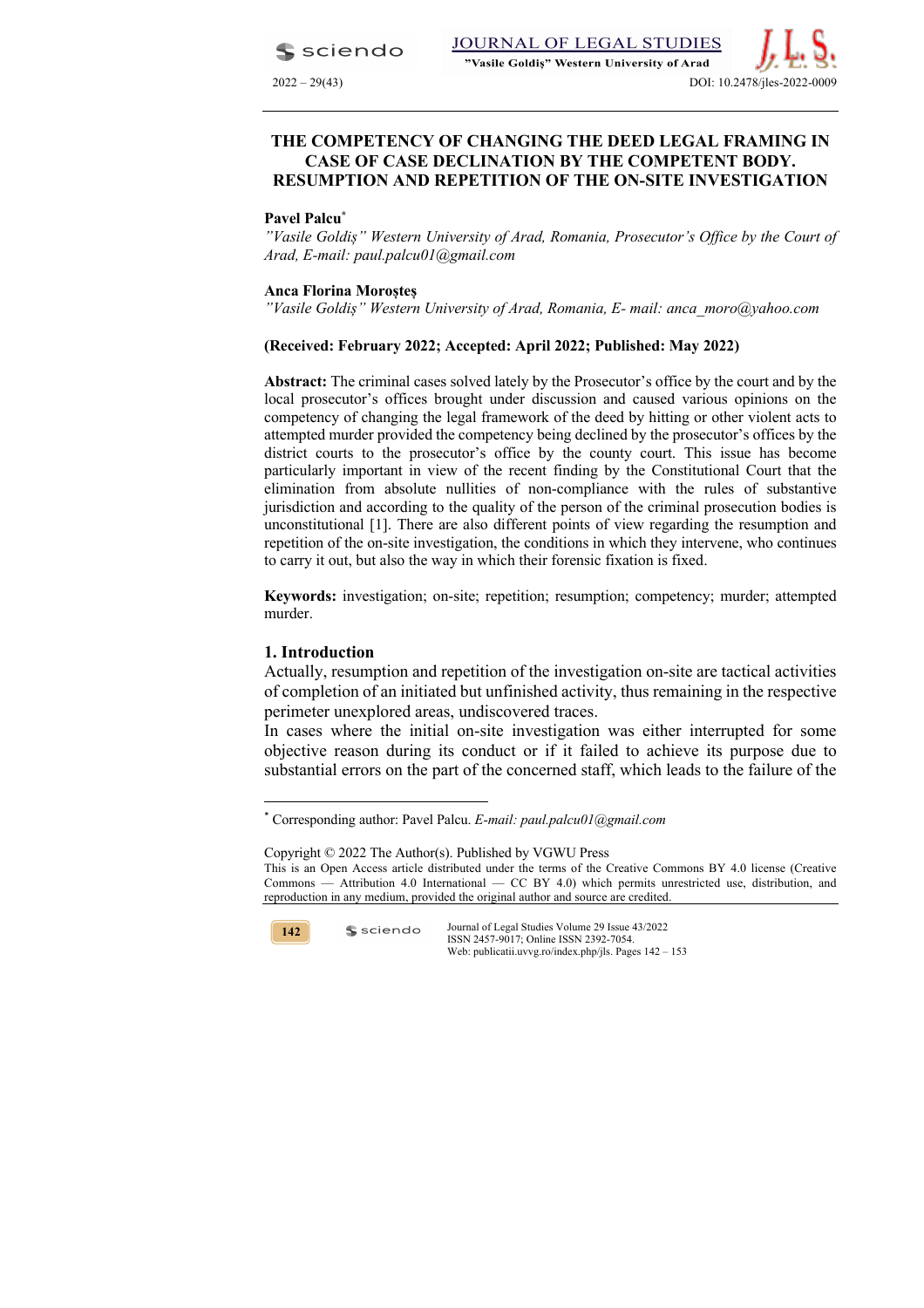



#### **Palcu, P., Moroșteș, A.F., (2022)**

*The Competency of Changing the Deed Legal Framing in Case of Case Declination by the Competent Body. Resumption and Repetition of the on-site Investigation*

entire site investigation, in fact, in the search and examination of traces, it is necessary to carry out these activities.

# **2. Resumption and repetition of the investigation on-site**

## **2.1 The resumption of on-site investigation**

The resumption of on-site investigation is a continuation of the previously started and discontinued investigation for several reasons. It continues with the phase or the area in which it was interrupted. As an interrupted tactical activity is resumed, the resumption of the on-site investigation needs to take place as soon as the causes of the interruption have ceased to exist.

Usually, the interruption of the on-site investigation occurs in very special situations. Such situations arise when: the crime scene is very vast, with many peculiarities and various kinds of traces that need to be studied, fixed and raised in the light of day, and leaving the night prevents the proper conduct of research, so it is necessary to postpone activities for the next day; one or more sources of danger are discovered in the research process, such as explosion, fire, landslides, etc .; finding the need for a specialist in the field, without which the evidence at the crime scene cannot be used. Of course, special situations, which could lead to the interruption of the research on the spot, can arise many and of a different nature, but the need to interrupt the investigation and resume it after the cessation of the case is found by the research team in each case [2].

The head of the on-site investigation team, once the investigation is interrupted, determines the stage of the investigation and where it is to be resumed, and the necessary measures to protect the still undetermined traces and to guard the crime scene until the investigation is resumed. time.

The resumption of the investigation must be carried out by the people who started it. In this sense, both the continuity of the tactical activity and a unitary optics on the entire place of the deed and the traces discovered in its perimeter are ensured.

The entire activity carried out after the resumption of the investigation is further fixed, in the same report of the investigation of the crime scene. Of course, in such a situation, it is not uncommon to mention how the crime scene was guarded, if the traces were well preserved, how long the interruption lasted and when the resumption of the investigation began, with the mention of changes in the composition of the investigation team [3].

## **2.2. Repetition of the on-site investigation**

Repetition of the on-site investigation is carried out in very rare situations when the first research has not fully achieved its purpose because it was carried out in

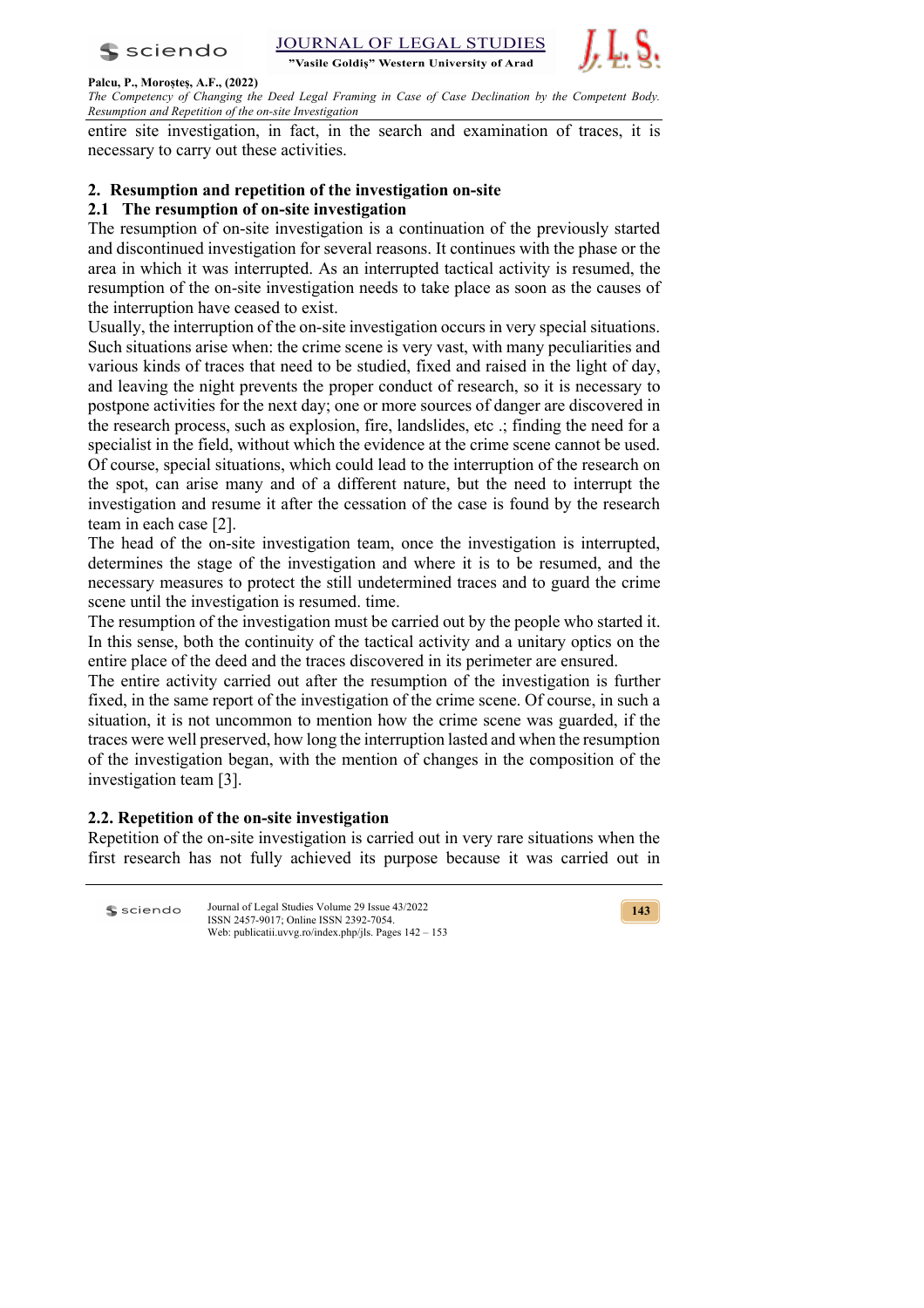



#### **Palcu, P., Moroșteș, A.F., (2022)**

*The Competency of Changing the Deed Legal Framing in Case of Case Declination by the Competent Body. Resumption and Repetition of the on-site Investigation*

defective, superficial, or unfavourable conditions for such an activity. As a result, either the whole place of the crime has not been established, leaving areas of it unexploited, or certain traces have not been discovered, perhaps partially destroyed by the concerned persons [4], thus remaining undervalued. This happened in March 2006 during the on-site investigation in the city of Ineu, Arad County about the victim C.S. She was found dead in her own apartment by her husband CT, who was in fact the perpetrator, informed both the police and the Prosecutor's Office by the Ineu Court that his mentally ill wife had committed suicide. As in suicide, the competency goes to the Ineu Court, a team formed at this level went to the scene but later found blood stains and the traces of six blows with a kitchen ax were identified in the cervical region.

As a result, either the entire crime scene has not been established, leaving areas of it untapped, or certain traces have not been discovered, perhaps partially destroyed by interested parties.

Given that the crime of murder was within the competence of the Prosecutor's Office by Arad County Court, an investigation team was immediately set up and another investigation was carried out on-site.

At other times, the investigation of the crime scene is repeated to verify new versions, simulations, etc., not required during the first on-site investigation [5].

# **3. Practical case**

Regarding the practical case that we will deal with, it refers to the case in which the defendant ACC was investigated in a state of pre-trial detention, under the aspect of committing the crime of attempted murder, stipulated, and punished by art. 32 par.1 Criminal law related to art.188 par.1, 2 Criminal Law by applying the provisions of art.75 par.1 letter a of the Criminal Law.

Defendant A.C.C., at the age of 29, has not committed any acts provided for and punished by the criminal law, he is unmarried young, has no dependent minor children and until his arrest, he was employed as a professional driver at SC P.T. SRL where, in general, he behaved well.

The injured person V.S., aged 42, in Arad County was known as a quiet person, who generally did not create problems for the local police, but who also often frequented the bar SC At. SRL, administered by the witness S.A. In fact, the S. family place is usually frequented by locals, especially at the end of each week.

## **3.1 Aspects regarding the chronology of the case:**

By the ordinance of the Prosecutor's Office by Court of Arad County, based on provisions of art. 311 Criminal Procedure Code, art. 305 par.3 Criminal Procedure Code and art. 281 par.1, 2 and 3 Criminal Procedure Code, it was arranged:



 $s$  sciendo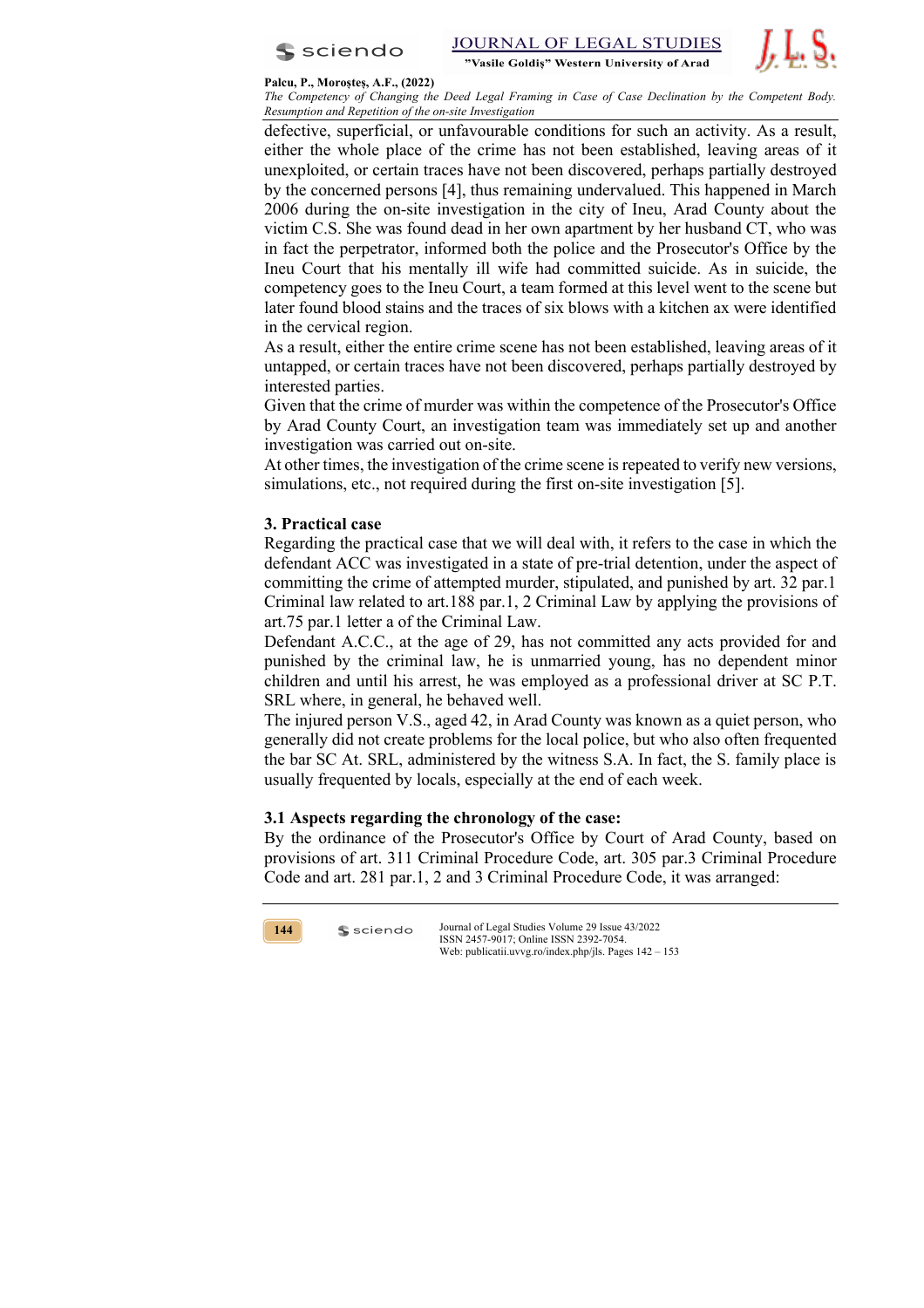

**STUDIES JOURNAL OF LEGAL** "Vasile Goldis" Western University of Arad



#### **Palcu, P., Moroșteș, A.F., (2022)**

*The Competency of Changing the Deed Legal Framing in Case of Case Declination by the Competent Body. Resumption and Repetition of the on-site Investigation*

-change in the legal classification of the deed committed on the injured person V.S. from the offense provided by art. 193 par.1 of the Criminal Law to the crime of attempted murder, provided by art. 32 Criminal Law in relation to the art. 188 par.1 and 2 Criminal Law;

-continuing the criminal investigation against the suspect A.C.C. with the related data, for committing the crime of attempted murder stipulated by art. 32 Criminal Law in relation to the art. 188 par.1 and 2 Criminal Law;

- the suspect has been informed of the rights and obligations he has in this capacity and the change of the legal classification according to this ordinance, keeping in mind that:

*By the ordinance of the Municipality of Arad Police – Station 1 Rural Police Arad it was ordered to initiate the prosecution for the crime of hitting or other violence stipulated and punished by the art. 193 par.1 [6] Criminal Law, on the following considerations:*

*On the night 28/29.09.2019 in the Arad County area, amid a conflict over alcohol consumption, the named A.C.C. physically assaulted the injured person V.S.*

*The report of the first forensic examination with the examination of the person prepared by IML Timişoara found that the injuries suffered by the injured person required 65 days of medical care and that they were likely to endanger his life.*

Compared to the above, the prosecutor from the Prosecutor's Office by the Arad Court of Law correctly assessed that there are reasonable suspicions regarding the existence of a crime of attempted murder, within the meaning of the provisions of art. 32 par. 1 Criminal Law related to art.188 par.1 Criminal Law, including that in accordance with the provisions of art. 36 par.1 lett. a Criminal Procedure Code corroborated with the provisions of art. 56 par. 6 Criminal Procedure Court, the competence to carry out the criminal investigation belongs to the prosecutor from the Prosecutor's Office in the Court of Arad County. However, by the same ordinance of the Prosecutor's Office by the Arad Court, pursuant to art. 311 par.1 Criminal Procedure Law, it was also ordered to change the legal classification of the act of hitting or other violent deed provided and punished by art. 193 par.1 of the Criminal Law to attempted murder stipulated and punished by art. 32 par.1 Criminal Law related to art. 188 par.1 Criminal Law; At point 2 of the ordinance, it was ordered to decline the competence to settle the case in favor of the Prosecutor's Office by the Court of Arad County.

After the distribution of the case for carrying out its own criminal investigation, we found that regarding the first point of the ordinance of the Prosecutor's Office by the Arad court, it is under the sanction of absolute nullity of law provided by art. 281 par.1 lett. b, par. 2 and 3 Criminal Procedure Code, since this provision is within the

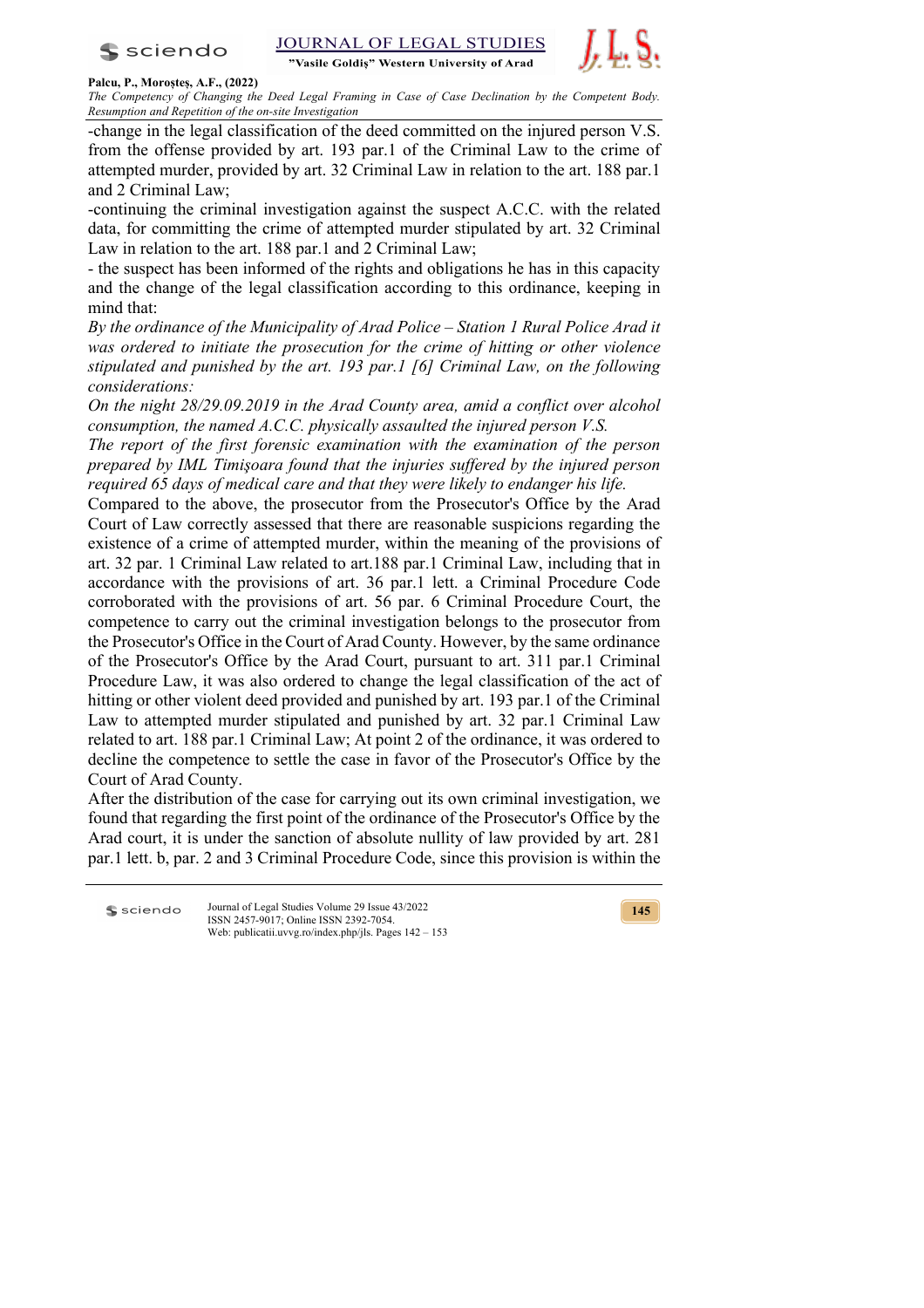



**Palcu, P., Moroșteș, A.F., (2022)**

*The Competency of Changing the Deed Legal Framing in Case of Case Declination by the Competent Body. Resumption and Repetition of the on-site Investigation*

exclusive competence of the prosecutor within the Prosecutor's Office by the County Court, according to the provisions of art.56 al.3 lett. b Criminal Procedure Code.

Regarding the declination of competence to the Prosecutor's Office by the Court of Arad County, the solution is correct, because according to the forensic criteria, the victim's life was endangered, and the activity carried out by the aggressor, the nature of the suffered injuries, their multitude denotes that he acted with the intention of suppressing the life of the injured person.

In these circumstances, we considered that the crime committed against the injured person V.S. is attempted murder, stipulated by art. 32 Criminal Law related to art. 188 par.1 and 2 Criminal Law, thus according to the provisions of art. 311 Criminal Procedure Law, the legal ranking of the deed which triggered the procedure was changed and the prosecution against the identified author, respectively A.C.C, was followed up.

Following the examination of the acts carried out in the file with no. above, regarding the notification of the Prosecutor's Office attached to the Arad Court, it was found that after the ex officio notification of the Police Station in the commune, the police bodies within the Arad Rural Police did not draw up any report of conducting an onsite investigation, this criminal procedural activity was carried out outside the legal framework conferred by the provision of art. 192 Criminal Procedure Code, art. 195 Criminal Procedure Code, as it was not ordered by the ordinance.

Moreover, the on-site investigation had to be extended to include a larger space, since the place of the deed implies any place that bears trace, according to art. 41 par.2 Criminal Procedure Code, by the place of committing the crime, is meant, the place where the criminal activity is carried out in whole or in part, or the place where its result occurred.

In relation to the above, by the ordinance of the same date of the Prosecutor's Office by the Court of Arad County, another investigation team was delegated, set up at the level of the Arad Police Inspectorate – The Criminal Investigation Service and the Forensic Service to go to the commune of S., Arad County, so that in the area delimited by the judicial bodies as the crime scene, they repeat the on-site investigation. It was aimed at identifying all traces and material means of evidence, which aimed to completely clarify the case and turn them into evidence, according to the criminal procedural norms. These activities were carried out under the terms of repeating the on-site investigation.

Also, the judicial police bodies were delegated to carry out acts of criminal prosecution, and they will immediately proceed to the hearing of the injured person, who was hospitalized in serious condition at the Timisoara County Clinical Hospital. They have also been given the obligation to present to the injured person the rights and obligations he had.



 $s$  sciendo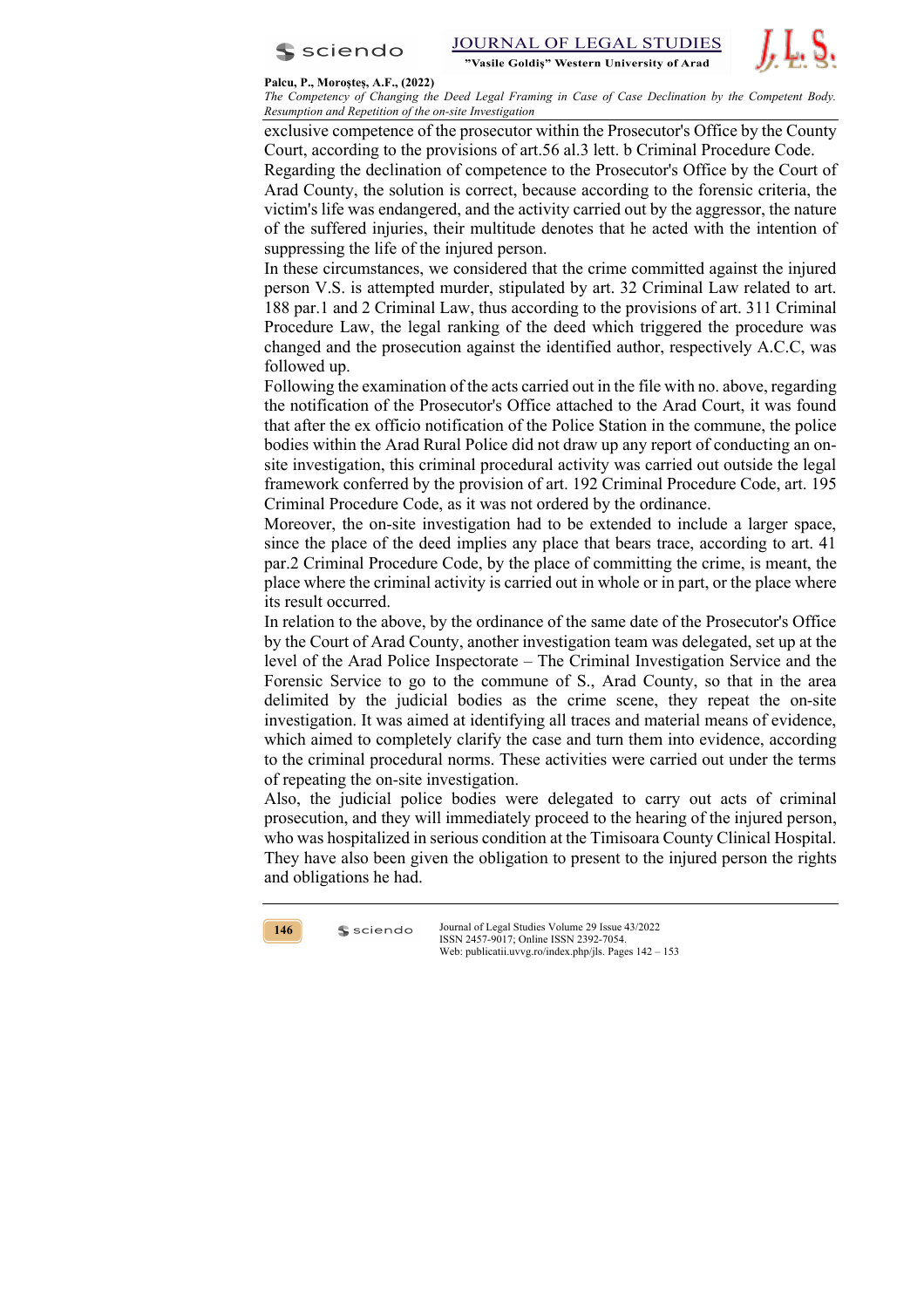



### **Palcu, P., Moroșteș, A.F., (2022)**

*The Competency of Changing the Deed Legal Framing in Case of Case Declination by the Competent Body. Resumption and Repetition of the on-site Investigation*

At the same time, another team of judicial police workers from the County Police Inspectorate of Arad (IPJ Arad) – Arad Rural Police Service, also immediately, was to identify and interview the witness who found the injured person fallen into the ditch and who notified the local police and notified the SNUAU 112 service. Also in this regard, it was to be done with the medical staff who transported the injured person to the hospital, who were to be asked about the possible reports of the injured person.

The police officers of the S. Police Station were asked for a thorough report on all the events that occurred after the notification through the 112 service at the time of the deed.

To establish a real situation, it was necessary to identify and seize, as material means of evidence, all the objects found in the activity carried out by the police bodies and that is why we ordered the delegation of the judicial police bodies within I.P.J. Arad – Service for criminal investigation.

# **De facto, it was retained that:**

On the evening of 28.09.2019, around 22.00, after having previously consumed alcoholic beverages, defendant A.C.C. together with a friend M.R. entered the premises - of bar SC At. M SRL din com. S., and he parked his car near the gate at the entrance of the common courtyard of the bar and the market owned by the S family.

By around 23.00, A.C.C. had consumed several doses of beer of 0.33 ml, but in any case, ended up being manifestly intoxicated. He became more and more naughty, and at one point he tried to put a plastic straw in the bartender's right eye – witness A.S.

Using physical force, he grabbed him by the chest and pulled him out of the bar on the terrace, at which point P.F. intervened in support of the defendant, who was also intoxicated, which is why the bartender pushed him, only in an area where we have a flower bush, after which he asked him to leave the premises.

It was not the first time that A.C.C. had consumed excess alcoholic beverages inside the bar and another time he was refused when he asked to be served alcohol, although he was manifestly intoxicated, on the other occasions, he was convinced without the use of force to leave the bar, in civilized conditions, even more so since he is not known to be a violent person.

On the night of 28/29.09.2019, A.C.C. returned on numerous occasions and asked to be served beer although he shook his feet and stared blankly. In fact, all the customers who were on the terrace began to be disturbed by his attitude and his

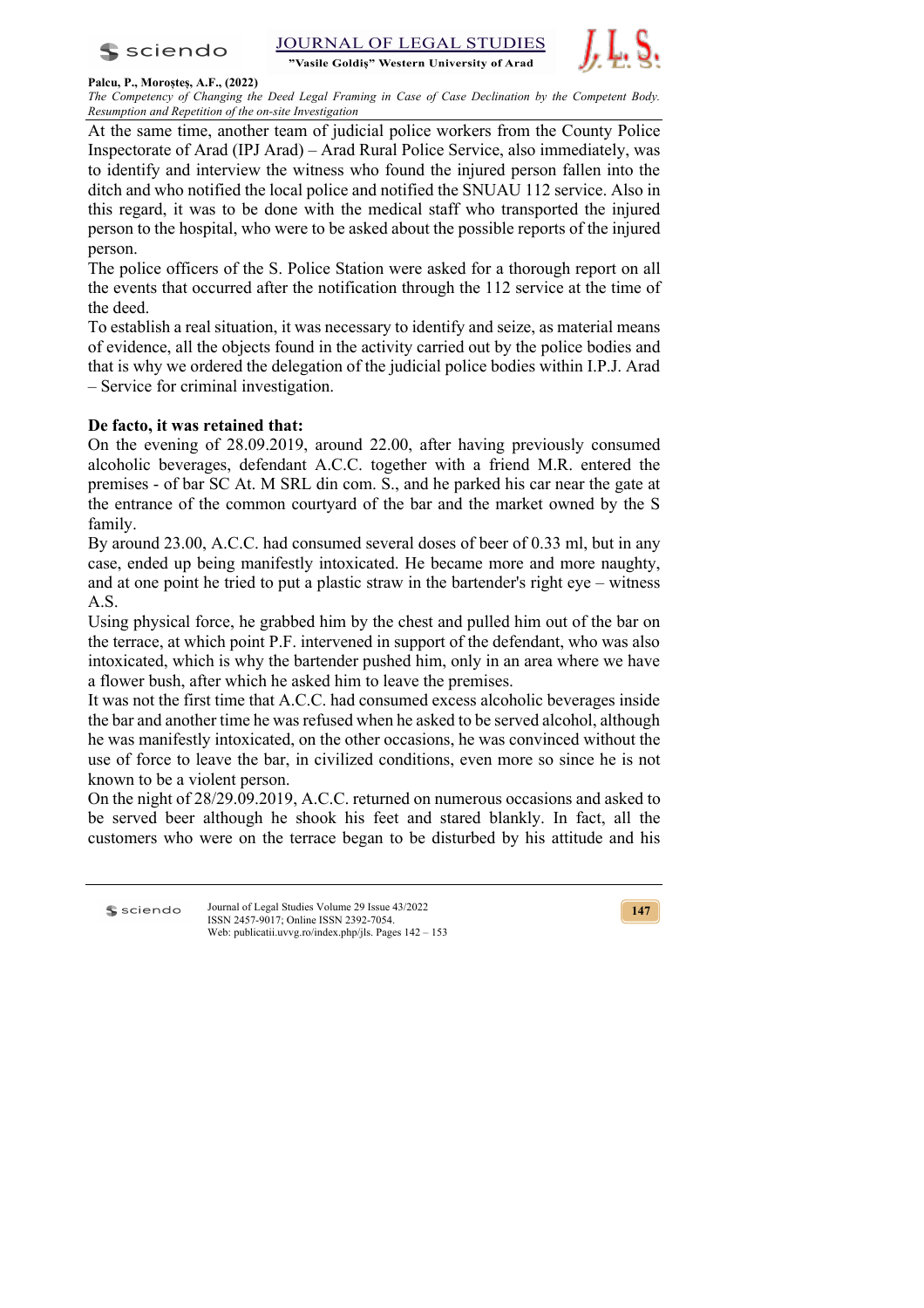



#### **Palcu, P., Moroșteș, A.F., (2022)**

*The Competency of Changing the Deed Legal Framing in Case of Case Declination by the Competent Body. Resumption and Repetition of the on-site Investigation*

behavior, respectively the witnesses O.C., I.M.S., but especially the injured person S.V.

At around 02.30-03.00, after defendant A.C.C. insisted again to be served beer, and again was refused, the injured person S.V. intervened between the two, asking the defendant to renounce his insistence, as he was intoxicated.

When A.C.C. badly offended S.V. and brought him insulting words, the context in which the injured person applied a powerful blow to him with his fist that unbalanced him and caused the defendant to fall to the floor in the area to the left of the bar.

At around 03.00, after the injured person came out of the bar on the terrace, and the bartender asked the defendant to leave the premises because immediately after he surprisingly got up from the ground he asked again to be served a beer.

Immediately the defendant left the bar premises, but at around 03.00 he returned to recover the phone left on the premises for charging and then waited in the car until around 04.00 when the injured person S.V. and he under the influence of alcohol got out of the courtyard of the premises, trying to head home.

Initially, after observing the defendant in the car and having an exchange of insults, the injured person wanted to head home on a devious but dark route, but later changed his mind and, walking by the bicycle, returned to the central area near the police.

During this time, the defendant chased the injured person from the car he was driving, and near a house on the route, taking a key of metal studs and taking advantage of the inattention of the injured person, he applied several blows to him in the head region, which fell to the ground, unconscious until around 07.00 when he was found by witness M.

The local police authorities were notified, and the injured person in serious condition was transported and operated on the head to the Timisoara County Clinical Hospital.

## **3.2 Analysis of the administered evidence**

After the delegation of the judicial police, a repeat of the investigation was carried out at the scene, the object as the criminal body was identified tubular key for car wheels, of grey color, L shape, with the series inscribed GERMANY HYC DO 012219 A 50" and it was established that, in fact, the suspect asked the witness Z.L. to lend him another key to replace the one abandoned at the scene.

Also, the injured person V.S. admitted to the Timisoara County Emergency Clinical Hospital was heard, indicating as the perpetrator of the deed the suspect A.C.C. In the statement given, the injured person states that, while he was traveling towards his home, near the Police Station in the commune, he was chased by the suspect and hit in the head region. From what the injured person claims, he did not get on his bike, to cross the road, and while he was walking on the sidewalk, from the right side



 $s$  sciendo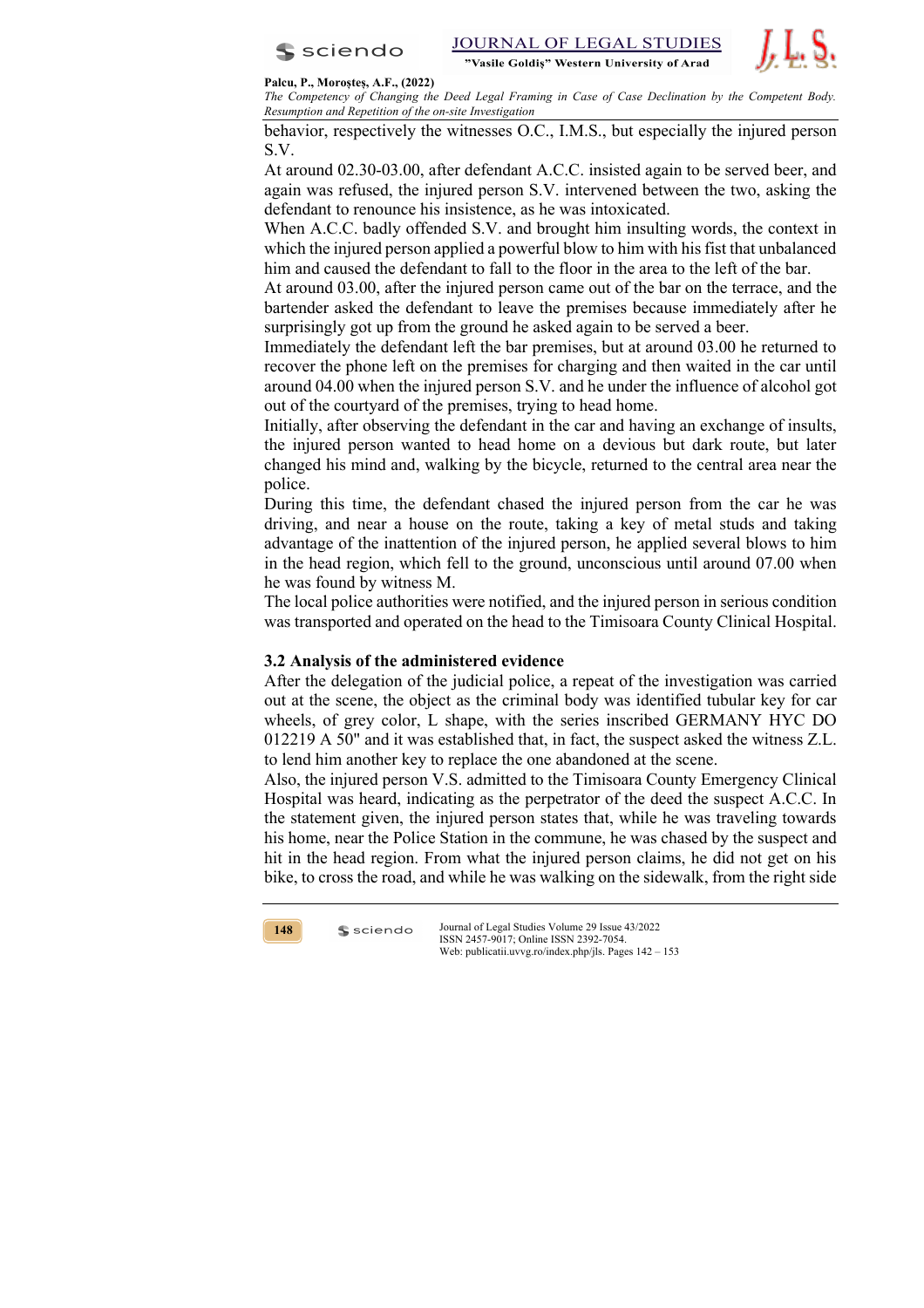



### **Palcu, P., Moroșteș, A.F., (2022)**

*The Competency of Changing the Deed Legal Framing in Case of Case Declination by the Competent Body. Resumption and Repetition of the on-site Investigation*

came A.C.C. with an object in the shape of a short bar in his hand, with which he hit several times in the head, falling to the ground and becoming unconscious.

transported, as a matter of urgency, initially to the Arad County Emergency Clinical Hospital, and later to the Timisoara County Emergency Clinical Hospital, where he was operated on urgently.

Also, with the four cameras from the bar owner's company being picked up, relevant sequences have been identified in terms of establishing a real situation. They certainly attest to the altercation between the suspect and the injured person inside the bar, the first being hit by the suspect, but also the fact that he, being intoxicated, waited for about half an hour in or near the car, the exit of the injured person from the premises, to assault him.

In the statement recorded as a suspect, at the first hearing, A.C.C. admitted to committing the crime, but he constantly denied that he had any intention to suppress the life of the injured person or that he at least accepted the idea of his death in the sense of indirect intent. In fact, he claims that the injured person was the one who hit first, on the night of 28/29.09.2019, on the premises, around 02:55, but also when, after leaving the premises, he pursued him and they had the conflict in front of the police headquarters building in the commune, around 04:00.

As a defendant, he admitted to committing the crime, in the sense that he applied a multitude of blows to the head area of the injured person, but he mentions that the attitude of the injured person, who initially hit him, competed in committing the deed.

Also, it was proceeded to identify and hear as witnesses the appointees A.S., Z.A.A., G.C., I.C., M.S., I.S.M., and R.I., which confirms that between the injured person and the defendant there was an initial conflict in the premises – when the one who hit the first was the injured person, but also that around 04.00 the defendant waited for him in the car and that the object of the offending body (the key with studs of arms of wheels ) belongs to the defendant A.C.C. Moreover, to hide the lack of the key, he replaced it with another key purchased from the witness Z.A., and when the police asked him to hand over the key kit and asked him if the tubular key had been replaced, he denied it.

Since the date of preventive arrest, the following acts of criminal prosecution have been carried out:

-it was ordered to carry out a reconstitution by an ordinance dated 23.10.2019;

- the reconstitution was carried out on 24.10.2019 and the reconstitution report was drawn up;

-the photo drawing board for the three variants of reconstitution was drawn up;

Journal of Legal Studies Volume 29 Issue 43/2022 **S** sciendo ISSN 2457-9017; Online ISSN 2392-7054. Web: publicatii.uvvg.ro/index.php/jls. Pages 142 – 153

**149**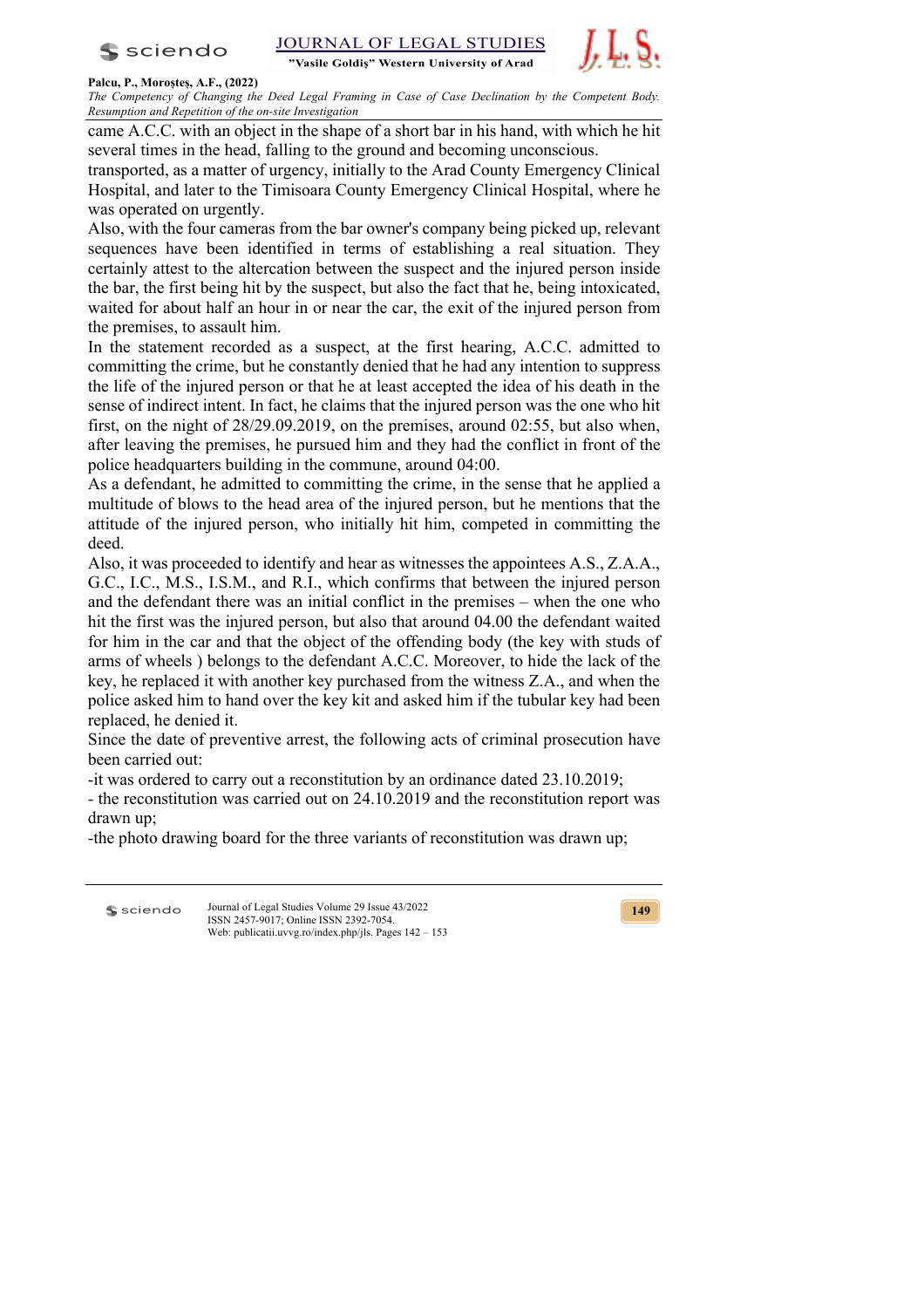



**Palcu, P., Moroșteș, A.F., (2022)**

*The Competency of Changing the Deed Legal Framing in Case of Case Declination by the Competent Body. Resumption and Repetition of the on-site Investigation*

- the CD with the video of the activities indicated by the defendant, the injured person, and the witness S. were also submitted, and the assistant witnesses present at the re-enactment were heard, as they had no objections regarding the legality and manner of carrying out this criminal procedural activity.

By the ordinance dated 23.10.2019, it was ordered the reconstitution of the deed committed by the defendant, establishing the following objectives both on the premises and after leaving the premises, on the main street of the commune:

*1. Positioning in the places where each of the participants (defendant and witness) were found, reported at the initial moment of the conflict, respectively when the altercation became imminent.*

*2. Positioning of each participant, at the time of triggering acts of violence with the fixation of the place where they were, as well as the position and objects they were confronted with.*

*3. The rhythmic unfolding of the blows applied on the sequences, and the positioning*  with the fixing of the objects used, as well as the indication of the route through *which the witness S. removed the defendant using force from the premises, including from the courtyard of the premises where the bar was located.*

*4. Indication of the route through which the two left the place where the incident took place and the place where they each stayed after 03.00 and 04.00.*

Also, during the reconstitution activity, the position of the eyewitnesses – A.S., M.S. was established and G.C. domiciled and present on the spot, presenting their variants, depending on those perceived and recorded in the statements previously given. They also indicated the position and condition in which they found the injured person on the morning of 30.09.2019, between 07.30-08.00.

The defendant, the injured person, and witnesses A.S. and M.S. presented the unfolding of the events, depending on the points pursued, and the re-enactment was carried out and was fixed by filming and photographing each variant.

At the scene, assistant witnesses were used for each variant.

Also, it was ordered that the Arad County Service of Forensic Medicine and the forensic specialist from I.P.J. Arad – Forensic Service respond to the objectives established by the ordinance dated 30.10.2019 to make a technical and scientific and forensic finding regarding the conditions of dispersion and the way of formation of the bloodstains found on the injured person's bicycle.

Without any doubt, the specialists concluded that the traces of blood on the injured person's bicycle were of drip and scattering while the bicycle was on the right side of it and not as the defendant erroneously presented the situation during the reenactment.

Of particular importance is the statement of the defendant recorded with the prosecutor at the *"I acknowledge and regret the committed deed, in the sense that I* 



 $s$  sciendo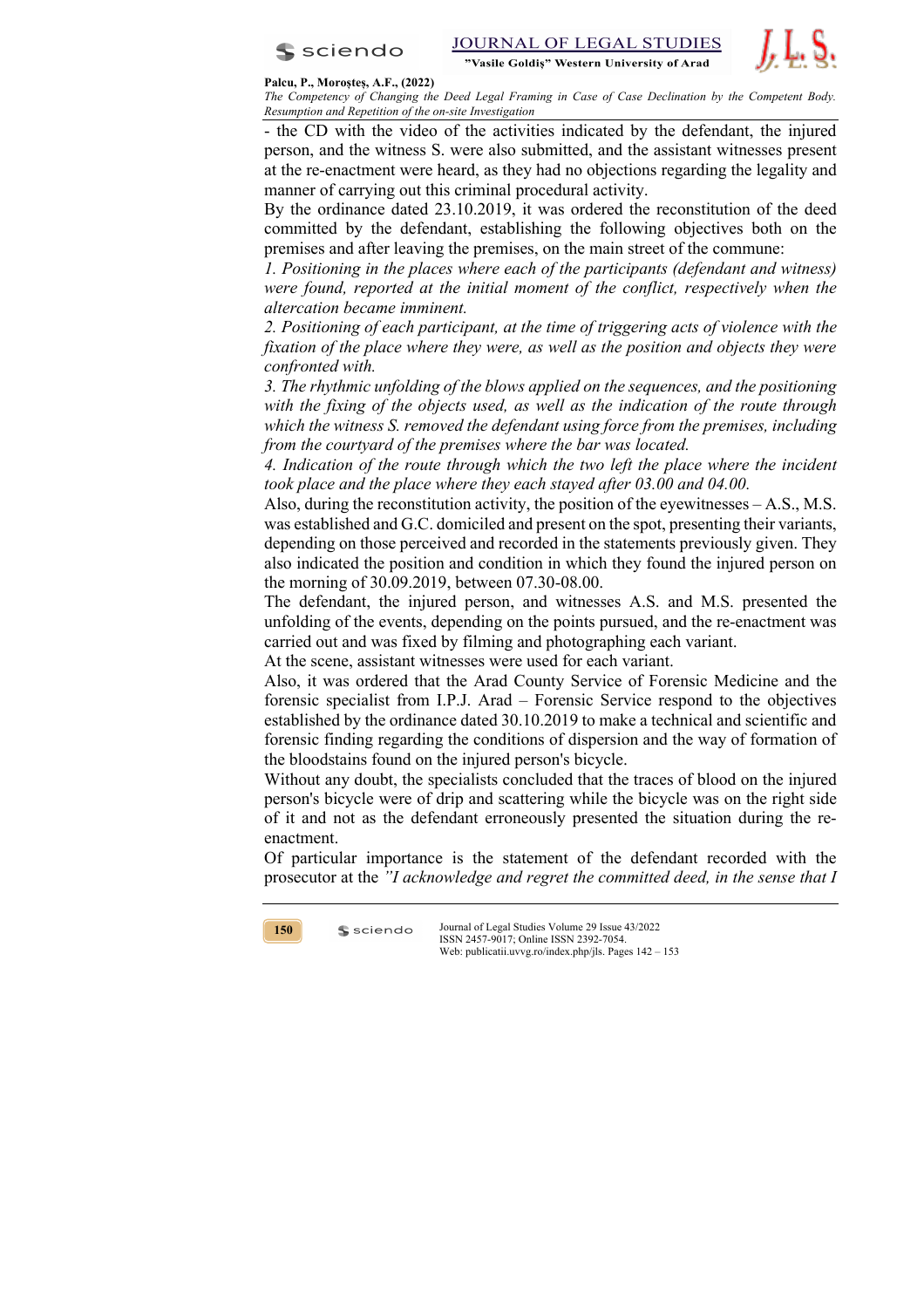

**JOURNAL OF LEGAL STUDIES** 

"Vasile Goldis" Western University of Arad



### **Palcu, P., Moroșteș, A.F., (2022)**

*The Competency of Changing the Deed Legal Framing in Case of Case Declination by the Competent Body. Resumption and Repetition of the on-site Investigation*

*committed it in a state of challenge. Both I and the injured person were under the influence of alcohol. Me being a driver I do not regularly drink alcohol, so it is enough to drink a little to end up intoxicated.*

*I* would like to rectify the clarifications made during the re-enactment, where *I falsely stated that the injured person was holding the bicycle on the left side. I remembered that the injured person at the time of the crime had his bicycle on the right side.* 

*I had no intention of suppressing his life and being under the influence of alcohol, after the altercation I went home and went to bed because the next day I was going to go to work. That's why I didn't think about what happened to the injured person. In front of the court, I also wish to follow the simplified procedure".*

**De iure**, the incidental legal texts in question are art.188 par.1 [7] and 2 [8] Criminal Law, art.32 par.1 [9] Criminal Law and art.75 par.1 lett. a [10] Criminal Law

Regarding the detention of the state of provocation provided for by art. 75 par.1 lett. a Criminal Law, we considered it justified, in the sense that, from the evidence administered, it appears that the injured person was the one who hit the first, on the premises, around 02:55, meaning that the images from the surveillance cameras fixed inside the premises were captured. Even at the exit of the premises, the injured person observing the defendant in the car brought him insults again.

In fact, even the forensic certificate, presented by the suspect, there are revealed certain injuries suffered on his face.

As regards, however, the injuries in his hands, on the contrary, we point out the fact that he hit the victim hard repeatedly and justifies, in a way, some of the injuries to the face that he presents to the face, as described in the Expert Report.

In the same sense, the presence of injuries suffered by the defendant to the toes of her right foot, they confiscated and strengthened the injured person's claim that she was hit hard, with her foot repeatedly, even when she fell to the ground.

Particularly important in establishing the subjective position of the aggressor towards the result of the aggression are the conditions of place and time during which he committed the acts of violence, without neglecting the harsh object used. From the statements of the witness A.S. it follows that the injured person was waited in a protected area with a blunt hard object and even repeatedly struck in vital areas. In practice, it has been stated that there is an intention to kill if it is found that the multitude of blows applied are in vital areas of the body if there is perseverance in applying blows with a hard blunt object in the head region.

Also in practice, it was noted that the intention to kill is established according to the materiality of the act, which in most cases highlights the psychic position of the perpetrator [11]. Thus, the number of blows, their intensity, the area where they are

Journal of Legal Studies Volume 29 Issue 43/2022 **S** sciendo ISSN 2457-9017; Online ISSN 2392-7054. Web: publicatii.uvvg.ro/index.php/jls. Pages 142 – 153

**151**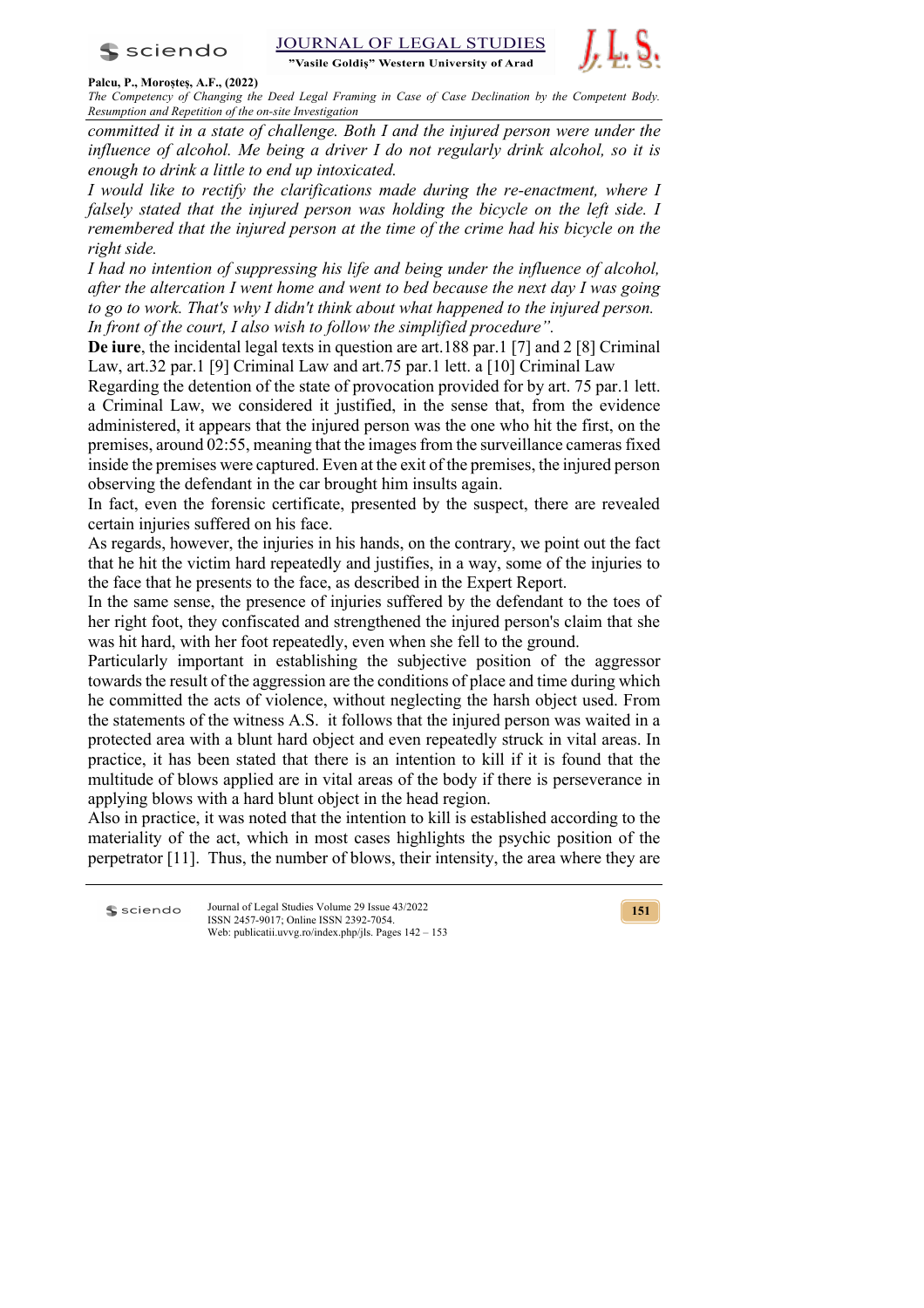



#### **Palcu, P., Moroșteș, A.F., (2022)**

*The Competency of Changing the Deed Legal Framing in Case of Case Declination by the Competent Body. Resumption and Repetition of the on-site Investigation*

applied, the perseverance in applying the blows, and the object used by the aggressor can be considered.

The defendant was detained and sent to trial under preventive arrest.

Before the court, the defendant fully admitted the commission of the deed for which he was sent to trial and requested to be judged based on the evidence that was administered during the criminal investigation, relying on the provisions of art. 374 par. 4 Criminal Procedure Code, and art. 375 of the Criminal Procedure Code.

By the Criminal Sentence no. 63/2020 of the Arad County Court, which became final, the defendant was sentenced to a sentence of 3 years imprisonment with execution, reducing one-third of the punishment applied and benefiting from the effects of the extenuating circumstance of the challenge.

# **4. Conclusions**

The resumption of the forensic on-site investigation is carried out by the same research team and the same report is concluded, recording only the reason and the period of interruption.

The repetition of the forensic investigation at the fault of the place is carried out by another research team and another report is concluded.

Changing the legal framing in the situation of declining jurisdiction from the prosecutor's offices attached to the trial to the prosecutor's offices attached to the courts, in attempted murder from beatings or other violence, is the competence of the prosecutor from the prosecutor's office by the county court. The declination - in these situations - is to be made to pronounce on the opportunity to change the legal framing and to continue the criminal prosecution against the identified suspect.

# **Acknowledgments**

The authors thank the anonymous reviewers and editor for their valuable contribution.

## **Funding**

This research received no specific grant from any funding agency in the public, commercial, or not–for–profit sectors.

## **Author Contributions**

The authors contributed equally to this article.

## **Disclosure Statement**

 $s$  sciendo

The authors have not any competing financial, professional, or personal interests from other parties.